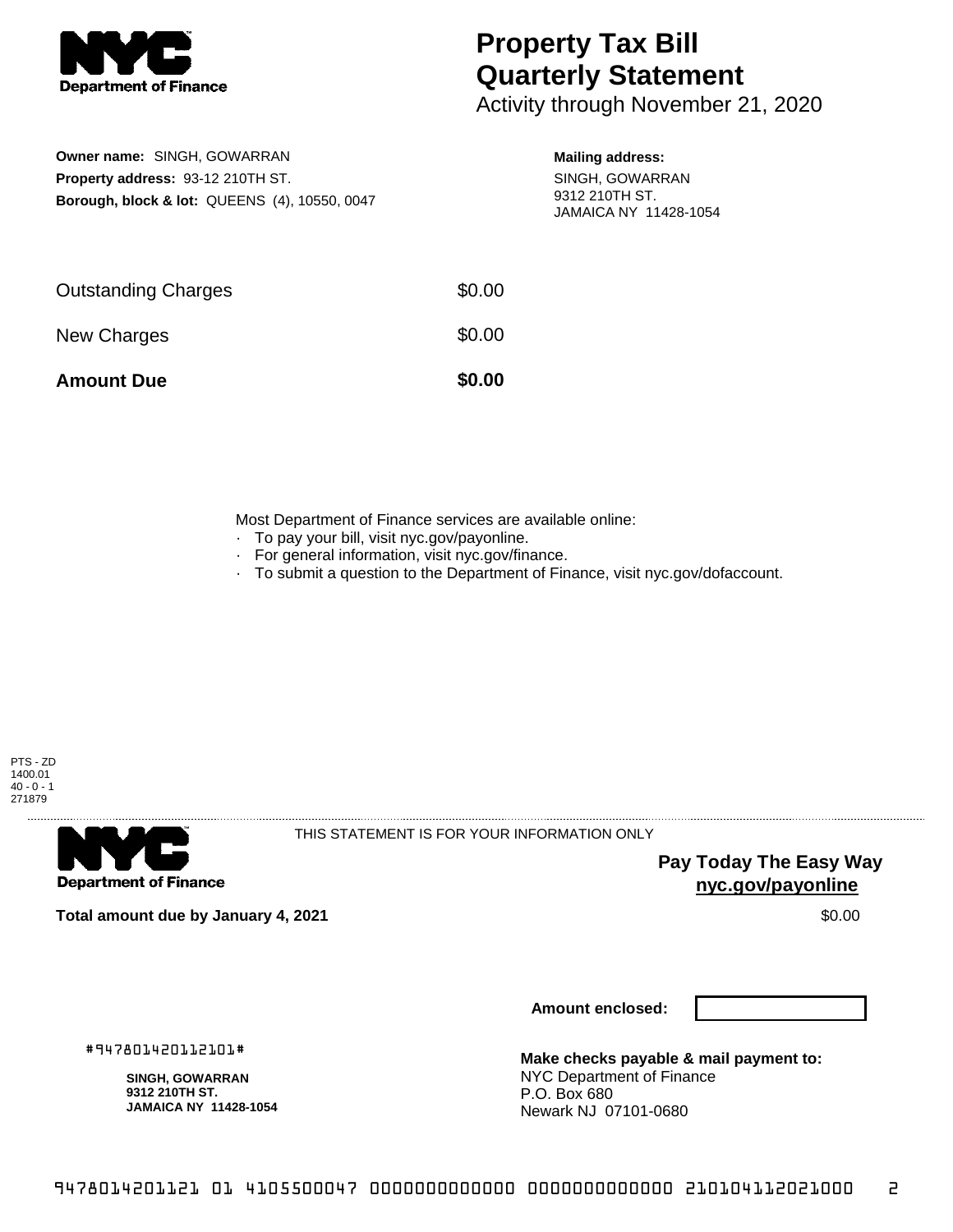

| <b>Previous Charges</b>                                |                      |                 | Amount                  |
|--------------------------------------------------------|----------------------|-----------------|-------------------------|
| Total previous charges including interest and payments |                      |                 | \$0.00                  |
| <b>Current Charges</b>                                 | <b>Activity Date</b> | Due Date        | <b>Amount</b>           |
| Finance-Property Tax<br><b>Adopted Tax Rate</b>        |                      | 01/01/2021      | \$1,322.09<br>$$-15.24$ |
| Payment                                                | 10/02/2020           |                 | $$-1,322.09$            |
| Payment Adjusted                                       | 01/01/2021           |                 | \$15.24                 |
| <b>Total current charges</b>                           |                      |                 | \$0.00                  |
| <b>Tax Year Charges Remaining</b>                      | <b>Activity Date</b> | <b>Due Date</b> | <b>Amount</b>           |
| Finance-Property Tax<br>Adopted Tax Rate               |                      | 04/01/2021      | \$1,322.09<br>$$-15.24$ |
| <b>Early Payment Discount</b>                          |                      | 04/01/2021      | $$-13.09$               |
| <b>Early Payment Discount</b>                          |                      | 04/01/2021      | \$0.10                  |
| Payment                                                | 10/02/2020           |                 | $$-1,309.00$            |
| Payment Adjusted                                       | 01/01/2021           |                 | \$15.14                 |
| Total tax year charges remaining                       |                      |                 | \$0.00                  |
| <b>Overpayments/Credits</b>                            | <b>Activity Date</b> | Due Date        | <b>Amount</b>           |
| <b>Credit Balance</b>                                  |                      | 10/01/2020      | $$-3,368.91$            |
| <b>Credit Balance</b>                                  |                      | 10/01/2020      | $$ -30.38$              |
| Total overpayments/credits remaining on account        |                      |                 | \$3,399.29              |

You must apply for a refund or a transfer of credits resulting from overpayments within six years of the date of **the overpayment or credit. Please note that overpayments and credits are automatically applied to unpaid taxes.**

## **Home banking payment instructions:**

- 1. **Log** into your bank or online bill pay website.
- 2. **Add** the new payee: NYC DOF Property Tax. Enter your account number, which is your boro, block and lot, as it appears here: 4-10550-0047 . You may also need to enter the address for the Department of Finance. The address is P.O. Box 680, Newark NJ 07101-0680.
- 3. **Schedule** your online payment using your checking or savings account.

## **Did Your Mailing Address Change?**

If so, please visit us at **nyc.gov/changemailingaddress** or call **311.**

When you provide a check as payment, you authorize us either to use information from your check to make a one-time electronic fund transfer from your account or to process the payment as a check transaction.